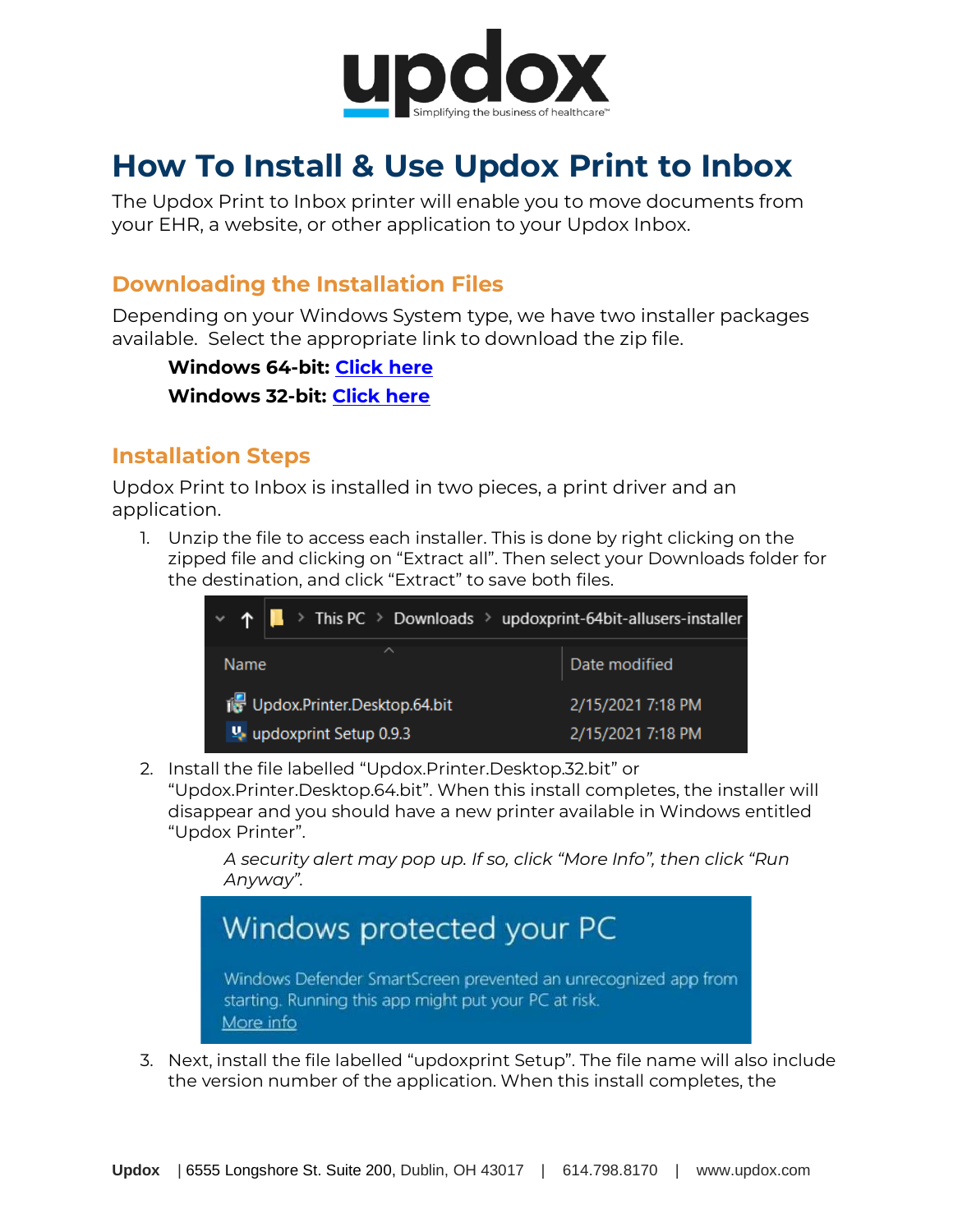

installer will disappear and you will have a new application entitled "Updox Print".

*The same security alert may pop up. If so, click "More Info", then click "Run Anyway."*

| ∣⊔ | updoxprint Setup        |  |  |
|----|-------------------------|--|--|
| 凹  | Installing, please wait |  |  |
|    |                         |  |  |

#### **Updox Print Warning Messages**

When you first open the Updox Print application you will see a couple of warning messages.

| Updox Printer                                                                | $\times$        |
|------------------------------------------------------------------------------|-----------------|
| Oh snap! No credentials specified. Click here to<br>specify credentials now. |                 |
| Oh snap! No pdf specified. Click here to select a<br>pdf now.                |                 |
| Print to Updox:                                                              |                 |
|                                                                              |                 |
|                                                                              |                 |
|                                                                              |                 |
|                                                                              |                 |
|                                                                              |                 |
| QUIT                                                                         | <b>SETTINGS</b> |

#### **"Oh snap! No credentials specified. Click here to specify credentials now."**

This message lets you know that the application hasn't been connected to your Updox account.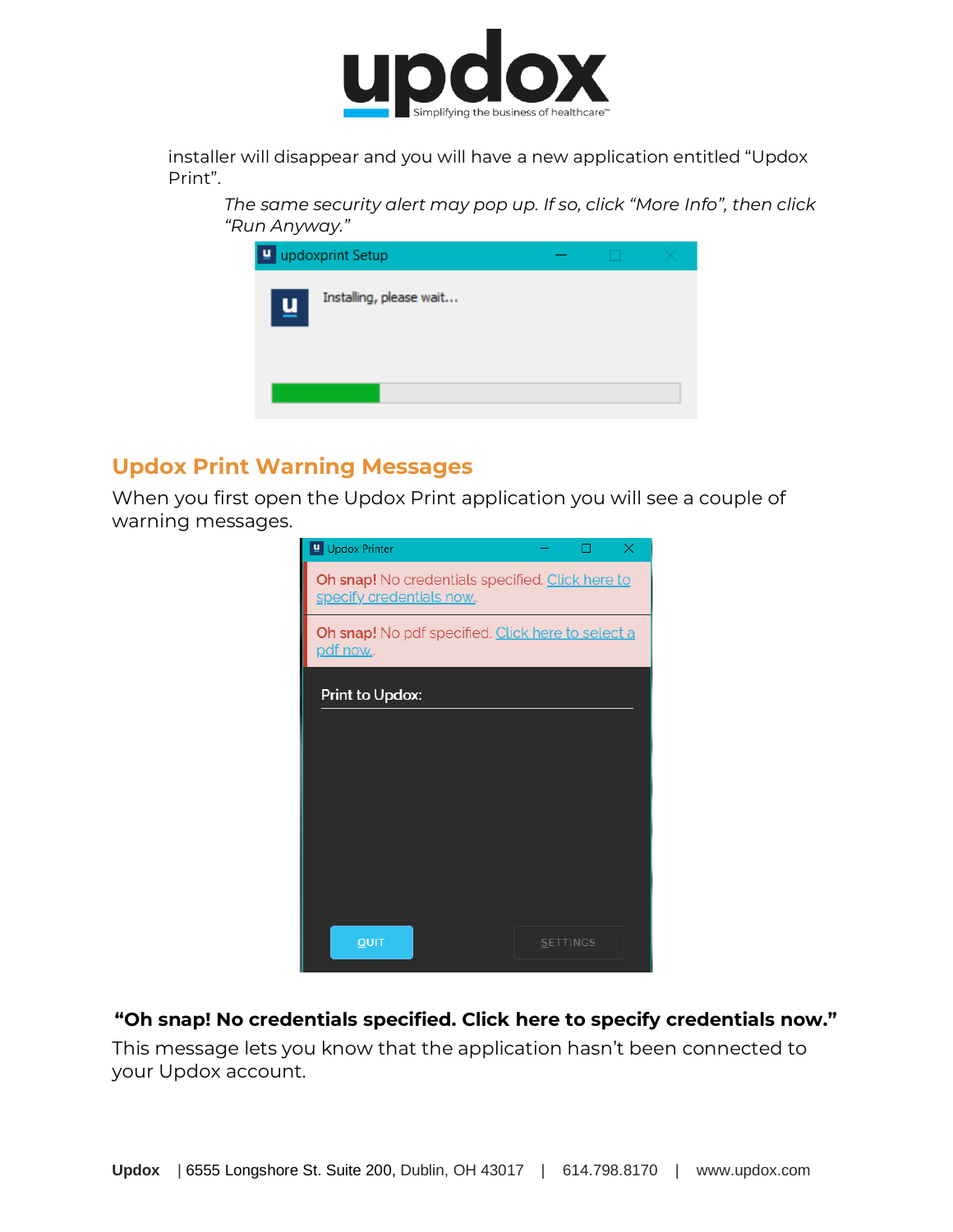

*We'll explain how to connect your printer with your Updox account below in the Updox Printer Settings section.*

#### **"Oh snap! No pdf specified. Click here to select a pdf now."**

This message will appear when the application is opened on its own. Items can be attached and printed by clicking on the "Click here…" link then selecting the saved document you'd like to print.

#### **"Heads up! An application update is available! Install now."**

You may also see a blue info box alerting you that an update is available. Go ahead and update the application by clicking "Install Now".

Heads up! An application update is available! Install now.

## **Updox Print Settings**

Follow these steps to configure the settings for Updox Print.

- 1. Click the "Settings" button at the bottom.
- 2. Updox Credentials Authentication Options:
	- a. To print items to the shared Practice Inbox, enter your integration key. The integration key is found in the Updox Menu > Admin > Practice Information.
	- b. To print items to your user private inbox, you can use your Updox username and password. NOTE: If you use your Updox username and password to authenticate, you do not need to enter your integration key.

#### **IMPORTANT: Practice Fusion customers will generate their printer credentials under "My Profile" in the Updox Menu.**

- 3. It is best to leave "Install Updates on app exit" checked in order to allow your printer to automatically update if you have access to install software updates on your workstation.
- 4. We also recommend leaving "Auto-close app after successful print" checked as this will close the app when printing is complete, saving you a click.
- 5. In order to ensure that your credentials are correct, click the "Test Connection" button. Clicking this button will display your practice and/or user in a notification, allowing you to double check that you have entered everything correctly before proceeding.
- 6. Once your settings have been configured, click on "Save", then close the application.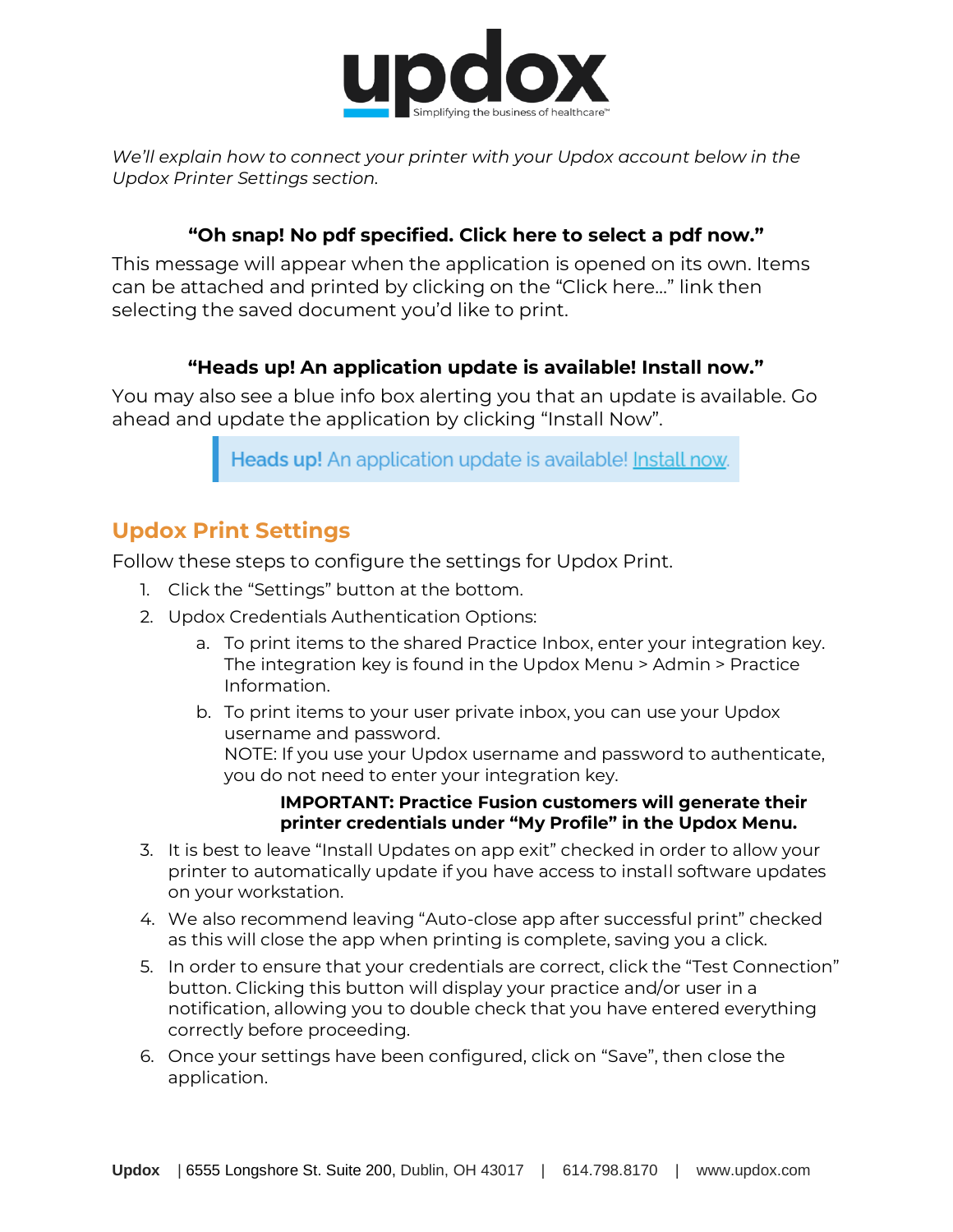

| U Updox Printer - Settings                                                                                     |                                                                                                                                 |                            |                                       | × |
|----------------------------------------------------------------------------------------------------------------|---------------------------------------------------------------------------------------------------------------------------------|----------------------------|---------------------------------------|---|
| Well done! Connection successful for Updox Print at Updox - Customer Experience.<br>Please save your settings. |                                                                                                                                 |                            |                                       |   |
| <b>Updox Credentials:</b><br><b>Integration Key:</b><br>Enter integration key                                  |                                                                                                                                 |                            |                                       |   |
|                                                                                                                |                                                                                                                                 | <b>OR</b>                  |                                       |   |
| <b>Updox Username:</b><br>Updox_Print                                                                          |                                                                                                                                 | <b>Updox Password:</b><br> |                                       |   |
| Other Settings:<br><b>Application Theme:</b><br>system default                                                 |                                                                                                                                 |                            |                                       | Ω |
| Install updates on app exit                                                                                    |                                                                                                                                 |                            | Auto-close app after successful print |   |
|                                                                                                                | UI Version: 0.9.4<br><b>Driver Version: undefined</b><br><b>OS Version: Windows 10 10.0.19041</b><br>Copyright © 2019 Updox LLC |                            |                                       |   |
| <b>SAVE</b>                                                                                                    | CLOSE                                                                                                                           |                            | <b>TEST CONNECTION</b>                |   |

### **How to Use Updox Print to Inbox**

Once Updox Print has been installed and configured on your workstation, you're ready to start printing!

1. You can move documents to your Updox Inbox using your new Updox printer by selecting "Updox Print" from the print destination menu.

| <b>Print</b><br>Total: 2 sheets of paper |  |
|------------------------------------------|--|
| <b>Printer</b>                           |  |
| <b>Updox Printer</b>                     |  |
| <b>Copies</b>                            |  |
|                                          |  |
|                                          |  |